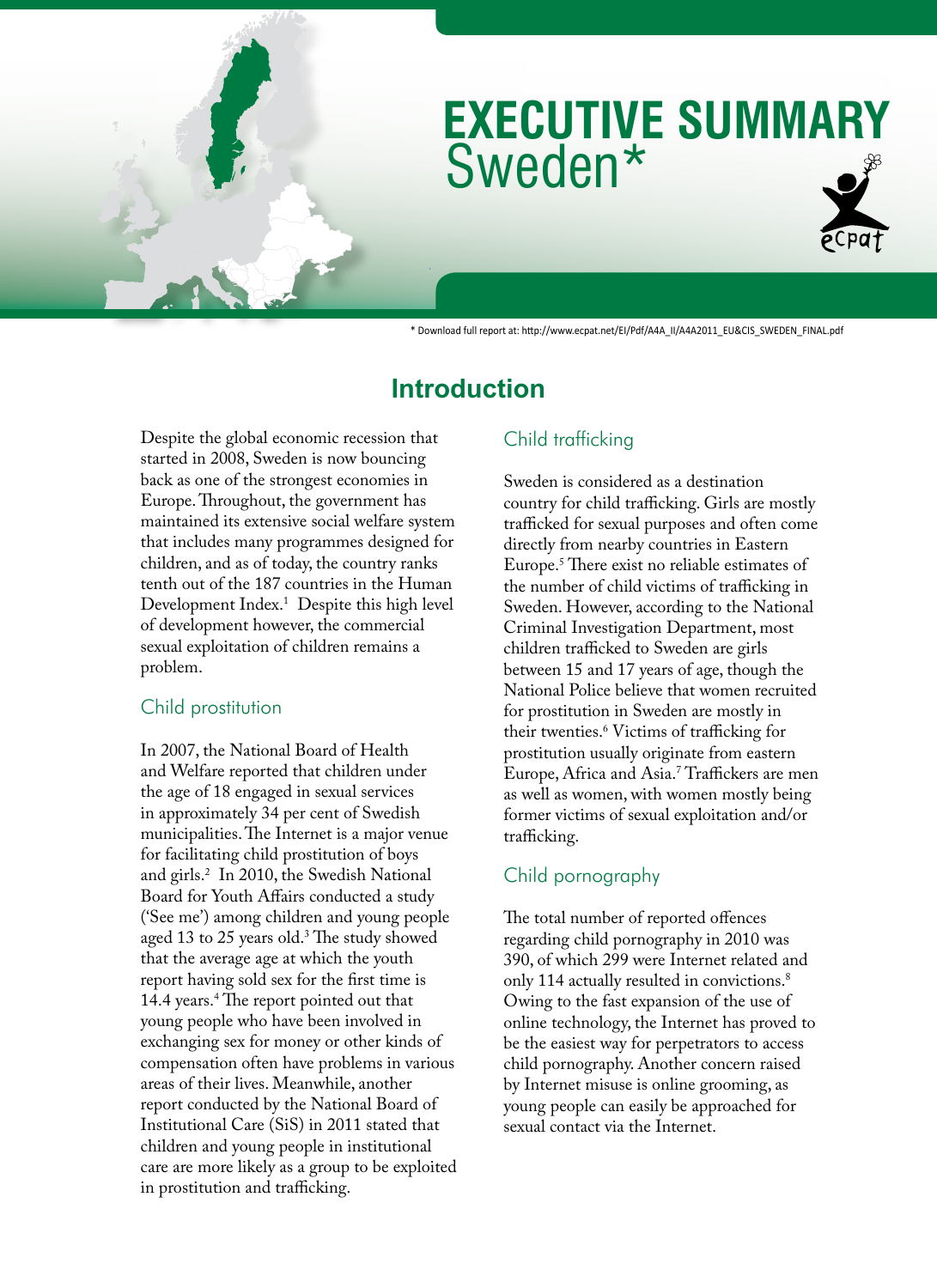#### Child sex tourism

Sweden is considered a sending country of child sex tourists. Swedish citizens travel abroad seeking sex with children to countries such as Brasil, Cambodia, Thailand and

# National Plan of Action (NPA)

The National Action Plan for Safeguarding Children from Sexual Exploitation<sup>10</sup> is being implemented for the timeframe of 2007 – 2012. The Plan broadly includes actions to address child sex tourism, measures for dealing with offenders, as well as reviewing of legislation and enhancing cooperation at national and international levels. The main objective of this plan is to ensure that no child in Sweden is subjected to sexual exploitation and no children in other countries shall be subjected to sexual exploitation by Swedes. The Plan also aims to guarantee support for child victims of sexual exploitation. However, as sexual exploitation in children is not considered as a prioritised

neighboring countries like Estonia, Finland, Norway and Russia. According to ECPAT Sweden's report in 2008, it was estimated that approximately 4,000 to 5,000 purchases of sexual services from minors by Swedes occur every year abroad.<sup>9</sup>

crime in Sweden, the Government still lacks a fundamental strategy essential to protection and prevention. The Plan will be updated in 2012 in connection with the submission of the fifth periodic report of Sweden. With regard to trafficking, in July 2008, the Government adopted the Action Plan against Prostitution and Human Trafficking for Sexual Purposes, with the allocation of SEK 203 million for the implementation of 36 measures by 2010.11 The Plan aimed for greater protection for people at risk through preventive work as well as to increase the effectiveness of the justice system and national/international cooperation. The Plan targeted both children and adults.

#### Coordination and Cooperation

Various meetings have been organised to foster cooperation among many stakeholders to combat CSEC. One of very few meetings that have reached some level of outcome is a series of dialogues between ECPAT, relevant NGOs, the Ministry of Health and Social Affairs and various departments for the follow up and update of the National Action Plan for Safeguarding Children from Sexual Exploitation. Moreover, the government and NGOs have strengthened cooperation through the establishment of a Child Rights Forum since 2005. Nevertheless, it has been observed that the cooperation and coordination on behalf of children remains insufficient.12 Additionally, as a result of the Action Plan against Prostitution and Human Trafficking for Sexual Purposes, the National Methodology Support Team was created to coordinate among key actors, such as the National Board of Health and Welfare, the Police Authority, the Swedish Prosecution Authority and the Swedish Migration Board. With regard to child pornography, through an ECPAT Sweden initiative, all national banks have formed a financial coalition to block and stop transactions relating to child pornography websites since 2008.13 Sweden still lacks a reliable data collection system specifically for commercial sexual exploitation of children.

At the regional level, Sweden plays a key role in offering assistance and coordination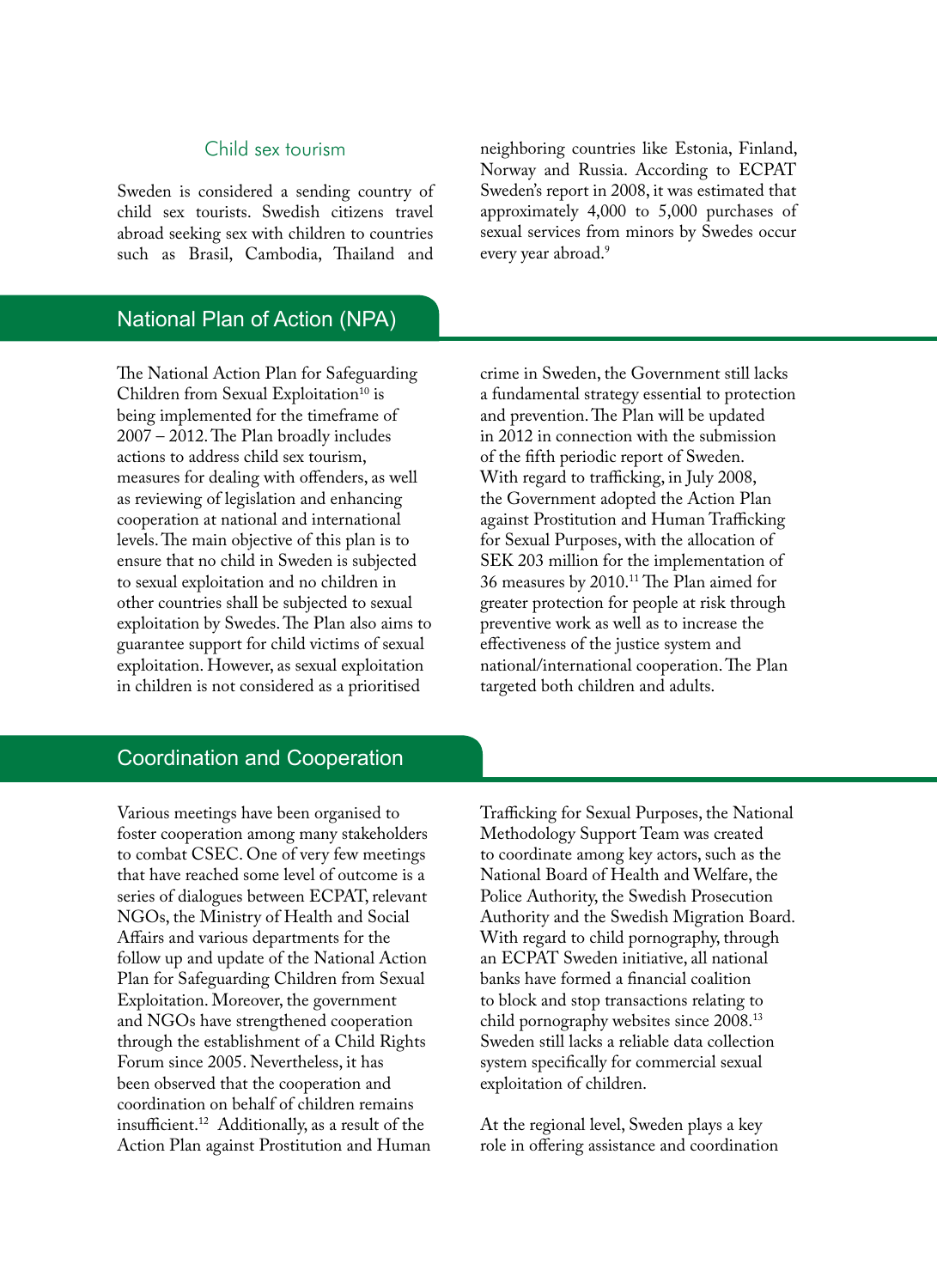regarding CSEC matters. The Swedish Police is a member of various regional cooperation bodies, including Comprehensive Operational Strategic Planning for the Police (COSPOL), the Internet Related Child Abusive Material Project (CIRCAMP) network, as well as the Innocent Images International Task Force. These arrangements are made at the European level, with support from EUROPOL in order to enhance cooperation between law enforcement agencies in the region, with the latter extending its information sharing system to the United States FBI. Eurojust, the EU's Judicial Cooperation Unit was established in 2007 in order to deal with transnational

crimes including child sexual abuse, child trafficking and other forms of child abuse on the Internet. The Contact Point at Eurojust for Child Protection Issues works closely with other stakeholders in the field of child protection and with Europol, Interpol and UNODC.14 Sweden is also part of the Expert Group for Cooperation on Children at Risk (EGCC) which is comprised of responsible ministries from countries of the Council of Baltic Sea States and the European Commission.15 Internatiional financial support from the government of Sweden has been granted to NGOs working in promotion of children's rights as well as to UNODC and UNICEF.

#### **Prevention**

The Action Plan against Prostitution and Human Trafficking for Sexual Purposes of 2008 includes awareness raising campaigns as a preventive measure addressing both children and adults. The Swedish National Criminal Police Unit also has a campaign to encourage the public to report suspected offences abroad. However, in relation to the prevention of child sex tourism, ECPAT has been playing a major role in the preventive activities. ECPAT Sweden partnered with the Board of TRAC (a Travel Academy that includes, for example, the Association of Swedish Travel Agents, Scandinavian Airlines, etc.) organising training courses on

sustainable tourism and campaigns against child sex tourism. Additionally, the hotel group the Radisson Blue also announced that it will implement NetClean Child Abuse Free Zone technology on the guest computer network in its chain of 235 hotels across Europe, the Middle East and Africa.16 Furthermore, in order to prevent abusive use of Internet, the Media Council has been participating in the EU's Safety Awareness, Facts and Tools (SAFT) to promote more secure use of the Internet among children and young people, by providing brochures and manuals about safe use of Internet to young people.

#### **Protection**

Sweden is party to a number of international legal instruments combating sexual exploitation of children. The government has ratified both the Convention on the Rights of the Child (CRC) and its Optional Protocol on the Sale of children, child prostitution and child pornography (OPSC), as well as the UN Trafficking Protocol, ILO Convention on the Worst Forms of Child Labour, and the Council of Europe

Convention on Action against Trafficking in Human Beings.

#### Prostitution of Children

The age of sexual consent in Sweden is fifteen; therefore any sexual acts with a child below fifteen are automatically considered a crime. Swedish law complies with the OPSC regarding the protection of children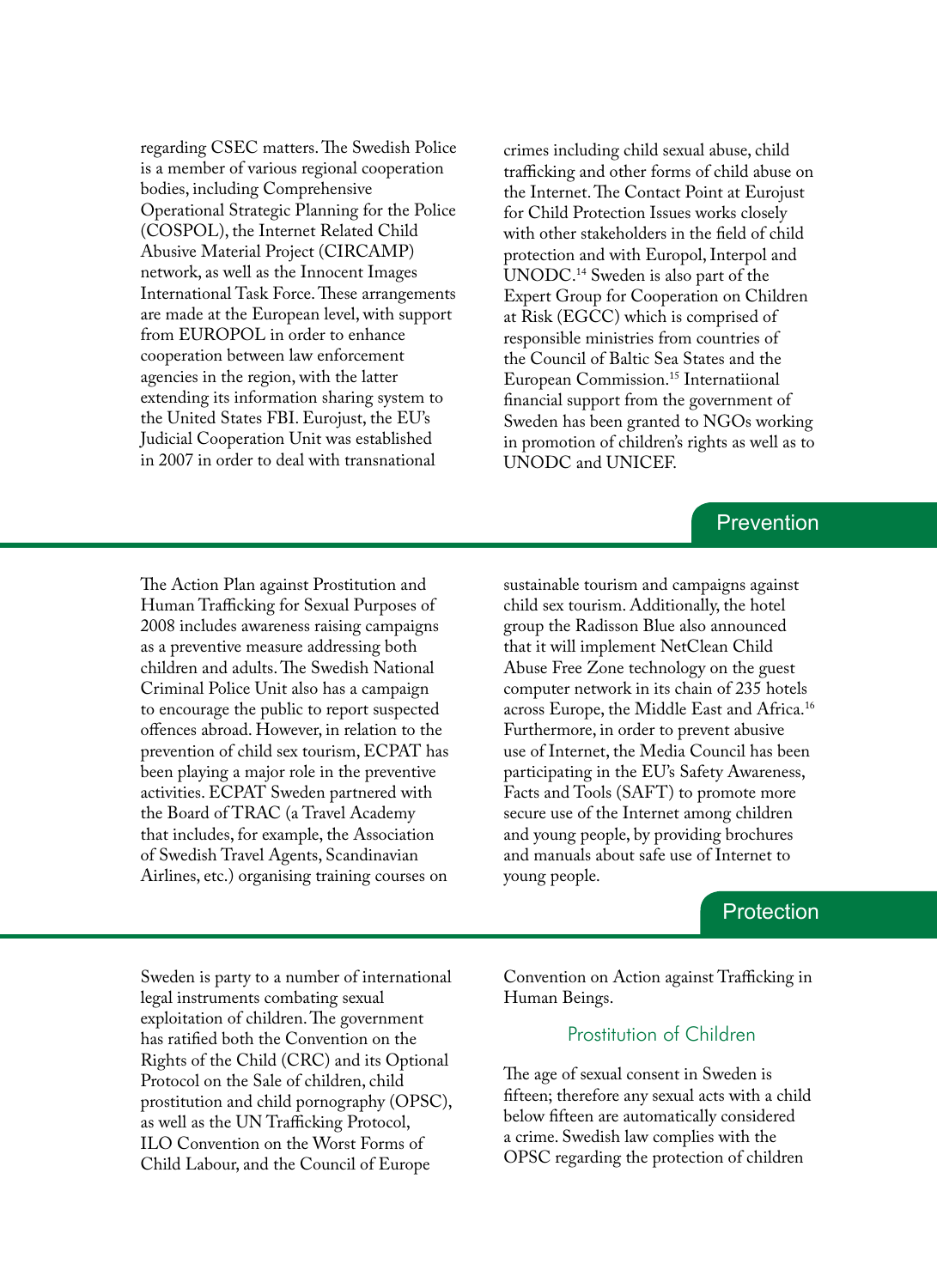from prostitution. The Swedish Penal Code criminalises any person who induces a child under eighteen years of age to undertake or endure a sexual act in return for payment.<sup>17</sup> The act of pimping and procurement are also penalised under the Swedish Penal Code.18

#### Trafficking in children for sexual purposes

Legislation regarding child trafficking complies with international minimum standards. However, there is no specific provision for trafficking in children and no harsher penalty applied to such acts. The Penal Code's definition of trafficking in human beings covers all necessary acts regarding trafficking, which includes recruiting, transporting, harbouring, receiving or taking other similar actions, for the purpose of exploitation, including sexual exploitation.19 The attempt or conspiracy to engage in human trafficking is punishable, as well as incitement and complicity.<sup>20</sup>

# Child Pornography

Sweden registered one reservation to the OPSC, limiting child pornography only to visual representations. The Penal Code criminalises anyone who disseminates, transfers, grants use, exhibits, makes such a picture of a child available to another person, possesses or knowingly obtains access to such picture. The offence will be considered "gross" when the offender commits such an act for the purpose of business or gaining profits. However, there is no penalty when the production of child pornography is intended only for personal use.21 In addition, Swedish law criminalises exploitation of a child for sexual posing, such as sexual posing in front of one or more people (e.g. in a sex club) or in front of a camera.<sup>22</sup>

In 2009, Sweden adopted a new offence for contact with children for sexual purposes, which includes online grooming. However,

the implementation of this law is criticised as weak and ineffective, and protects only children under 15 years of age.

#### Extradition and Extraterritorial legislation

According to the Extradition for Criminal Offences Act (1957:668), Swedish authorities cannot extradite their nationals. Furthermore, crimes committed outside Swedish territory can be prosecuted in Sweden only if the crime is criminalised in the jurisdiction where it takes place (double criminality requirement) and (1) is committed by a Swedish national or (2) an alien who resides in Sweden or (3) an alien present within Sweden and accused of a crime subject to more than six months imprisonment, which applies to all major CSEC offences. Additionally, after 2005, the requirement for double criminality was removed for certain serious sexual crimes committed against children under the age of 18, including rape of a child and gross exploitation of a child for sexual posing. Grooming and a large number of other CSEC-related offences are still subject to the double criminality requirement.

# Child Protection Units

The Swedish National Investigation Department has included a Child Abuse Team within its Special Objects Unit. With the team's accumulating expertise, the Child Abuse Team acts as a centralised focal point for domestic and international cooperative efforts, including Interpol.<sup>23</sup> The National Criminal Investigation Department has also issued an Action Plan for International Police Work on Child Sex Offences and Child Pornography. Additionally, the criminal investigation department's child pornography group partly consists of police dedicated to combat child sex tourism.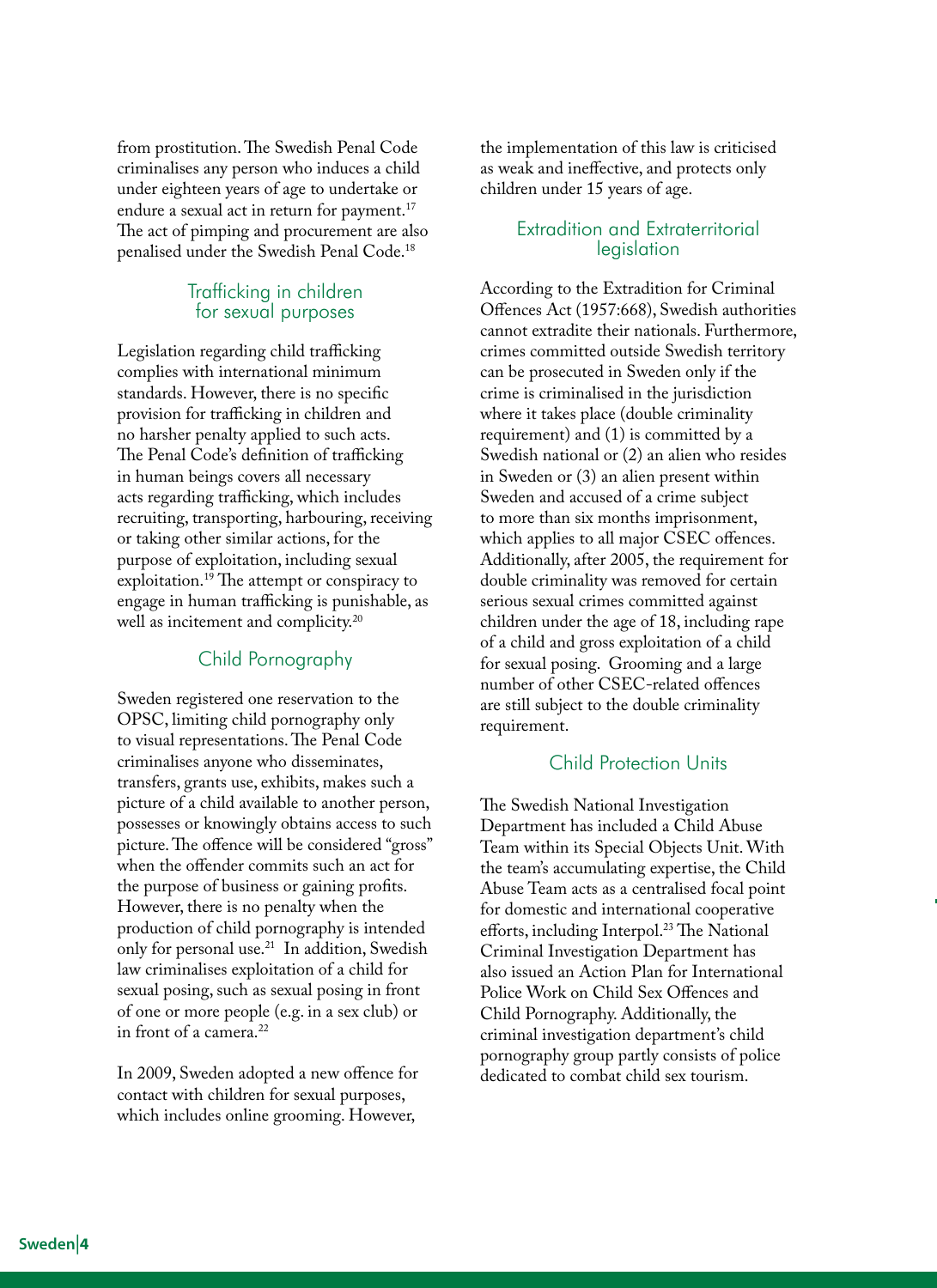# Support Services for Children

No specific helpline dedicated to commercial sexual exploitation of children currently exist. However, helplines for children facing violence and victims of trafficking are operated both by NGOs and the state. With regard to shelter care, the "Barnahus" serves a reception and advocacy centre for child victims of sexual abuse and exploitation. The centre offers shelter, legal and other support services specifically for children. Nevertheless, there are no shelters in Sweden specifically dedicated to child victims of trafficking so as a consequence, they are often sent to care centres for adult women.<sup>24</sup> Since 2011 the municipality of Stockholm offers protection for children victims of trafficking at shelters for children with staff trained on trafficking with children.

The County Administrative Board in Stockholm is in charge of developing national level cooperation in the work against human trafficking and prostitution, as well

as the safe return of trafficking victims and support for their reintegration. Concern has been raised for foreign children in relation to unequal protection compared to Swedish children. A foreign child victim of trafficking has the right to a reflection period during which they have access to medical services. Additionally, Sweden is currently developing specialised assistance to victims of child abuse images.25

#### Training law enforcement personnel

Training programmes relating to prostitution and human trafficking for sexual purposes are provided to the police, prosecutor, the Swedish Courts Administration and the Swedish Migration Board. Besides, child abuse and child pornography, trainings are offered to prosecutors as optional courses. At the regional level, annual training courses on Combating the Sexual Exploitation of Children on the Internet, for law enforcement officers and the judiciary from EU member states, are organised to exchange good practices and experiences. However, there exists no compulsory training with a special focus on children.

# Child and Youth Participation

Several NGOs have been active in organising child and youth participation activities. A number of child and youth participation

initiatives receive financial support from the government, showing that there is some level of commitment to this issue.

# Priority Actions Required

#### National plan of action

Sweden should urgently update all National Plans of Action in order to be in accordance with commitments that have been made in World Congresses. Also, the plan should be designed to tackle the demand side of the problem of CSEC.

Cooperation and Coordination

At national level, Sweden should improve cooperation among different entities with a long term approach to combating CSEC. Some functions that should be improved are, for example, the Ombudsman's power to investigate individual cases and the data collection system for crimes relating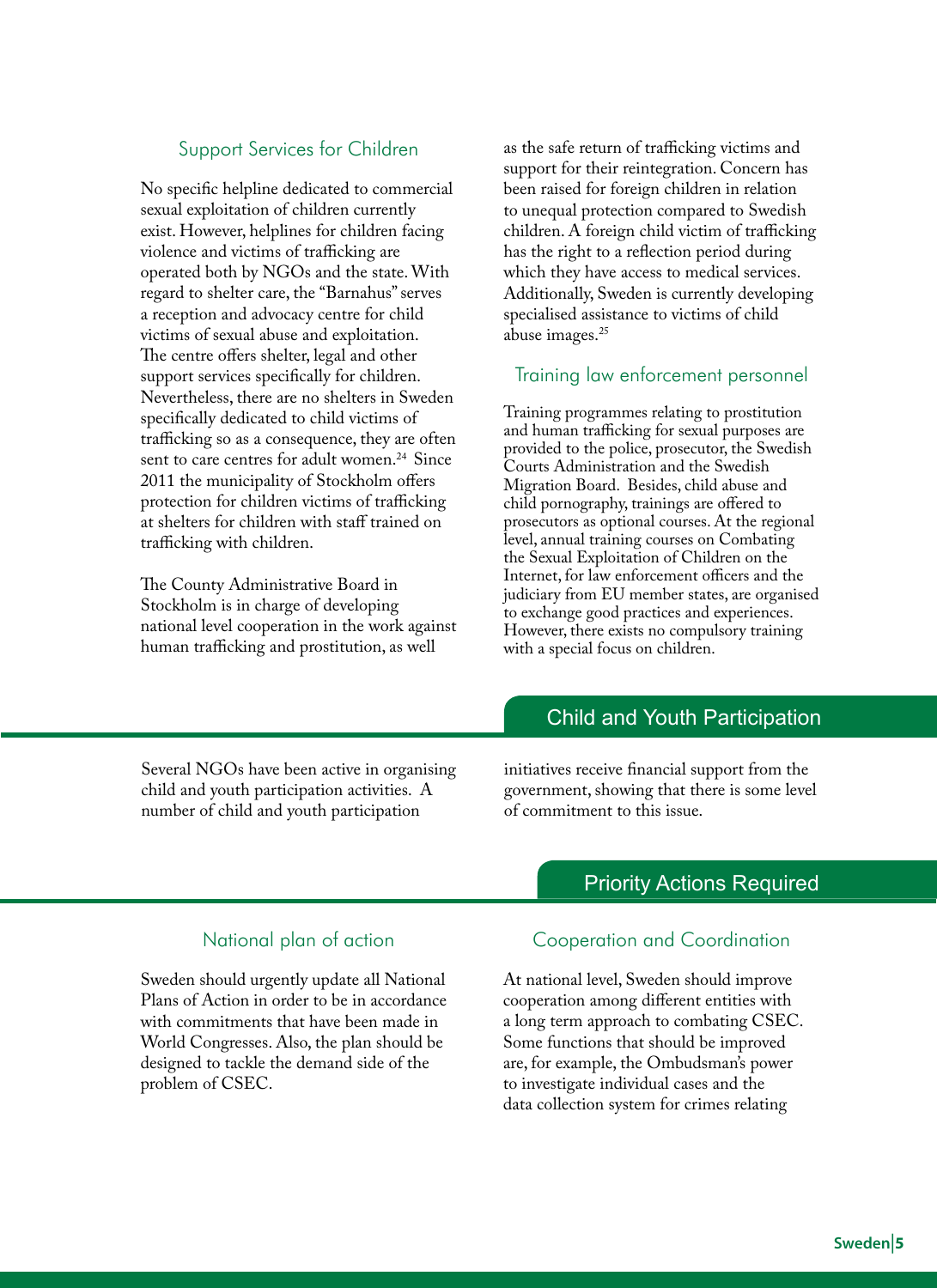to CSEC. At the international level, as child sex tourism is a growing concern, the government should improve its coordination at ministerial level and establish an action plan at the foreign affairs administration.

#### **Prevention**

Preventive measures that focus more on the demand side should be implemented. Moreover, Sweden should enact a law to prohibit CSEC offenders from working with children. Awareness raising campaigns and trainings about CSEC related issues should be conducted and targeted at all the public in general and not specifically limited to a few groups of people.

#### Protection

The government should sign and ratify the Council of Europe Convention on

the Protection of Children against Sexual Exploitation and Sexual Abuse. Moreover, Sweden should impose a strict definition of age of children and remove the double criminality requirement from all offences regarding CSEC. Specialized police units should be set up, including outside of Stockholm, to deal with cases relating to trafficking in children. As for the victims, the government should establish a helpline to address specific needs of child victims of CSEC, as well as setting up shelters specifically for CSEC victims.

#### Child and Youth Participation

Sweden should enhance youth participation in combating all forms of CSEC. The government should also institutionalise the entitlement to participation and establish participatory policies for children and youth.